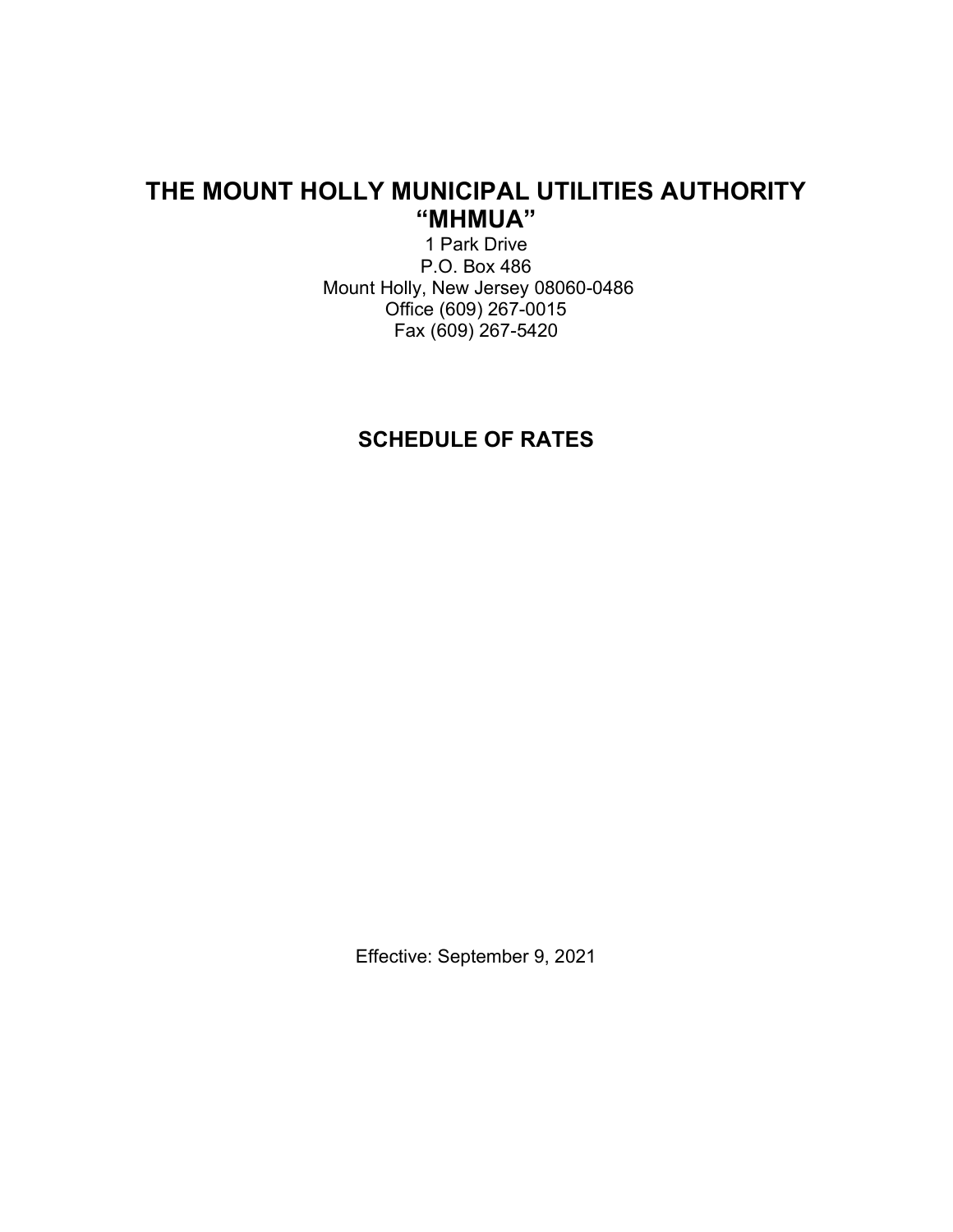## SCHEDULE 1 CONNECTION FEES

#### A. WITHIN MOUNT HOLLY TOWNSHIP

CLASS 1: RESIDENTIAL \$4,949.00 Single-family, condominiums, townhouses, apartments, multifamily, duplex, age restricted, trailers, mobile homes (Per unit)

CLASS 2: NON-RESIDENTIAL: HOTEL OR MOTEL

(Per guest room) \$2,474.50

This portion of the connection fee applies only to the number of units available for transient occupancy. The connection fee for the non-occupancy portion of the building shall be based upon estimated usage from the remainder of the building, including kitchens, restaurants, taverns, laundries, offices, convention or meeting rooms, sport or athletic facilities, common areas and restrooms, at the Class 3 per gallon per day rate.

CLASS 3: NON-RESIDENTIAL: GENERAL

| Per gallon per day                | \$26.44    |
|-----------------------------------|------------|
| Minimum connection fee (per unit) | \$4,949.00 |

A minimum sewer connection charge for non-residential users shall be imposed, in an amount equal to the residential connection fee regardless of whether the estimated usage per unit is less than the residential rate of usage.

#### CLASS 4: CERTAIN AFFORDABLE HOUSING PROJECTS

Connection fees to public housing authorities and non-profit organizations building affordable housing projects that consist of new connections to the system are to be computed by providing a 50% reduction in the connection fee established in this Schedule of Rates.

Connection fees to public housing authorities and non-profit organizations building affordable housing projects that consist of replacement units for demolished or refurbished units, and for which a connection fee was previously paid, are to be computed by charging the lesser of a.) the reduced rate of 50% of the connection fee established in this Schedule of Rates, or b.) the connection fee established in this Schedule of Rates, minus a credit in the amount of a connection fee previously paid for the housing units being replaced, provided the public housing authority and non-profit organization can establish the connection fee previously paid. If the amount of the previous connection fee cannot be established, the reduced rate of 50% of the connection fee established in this Schedule of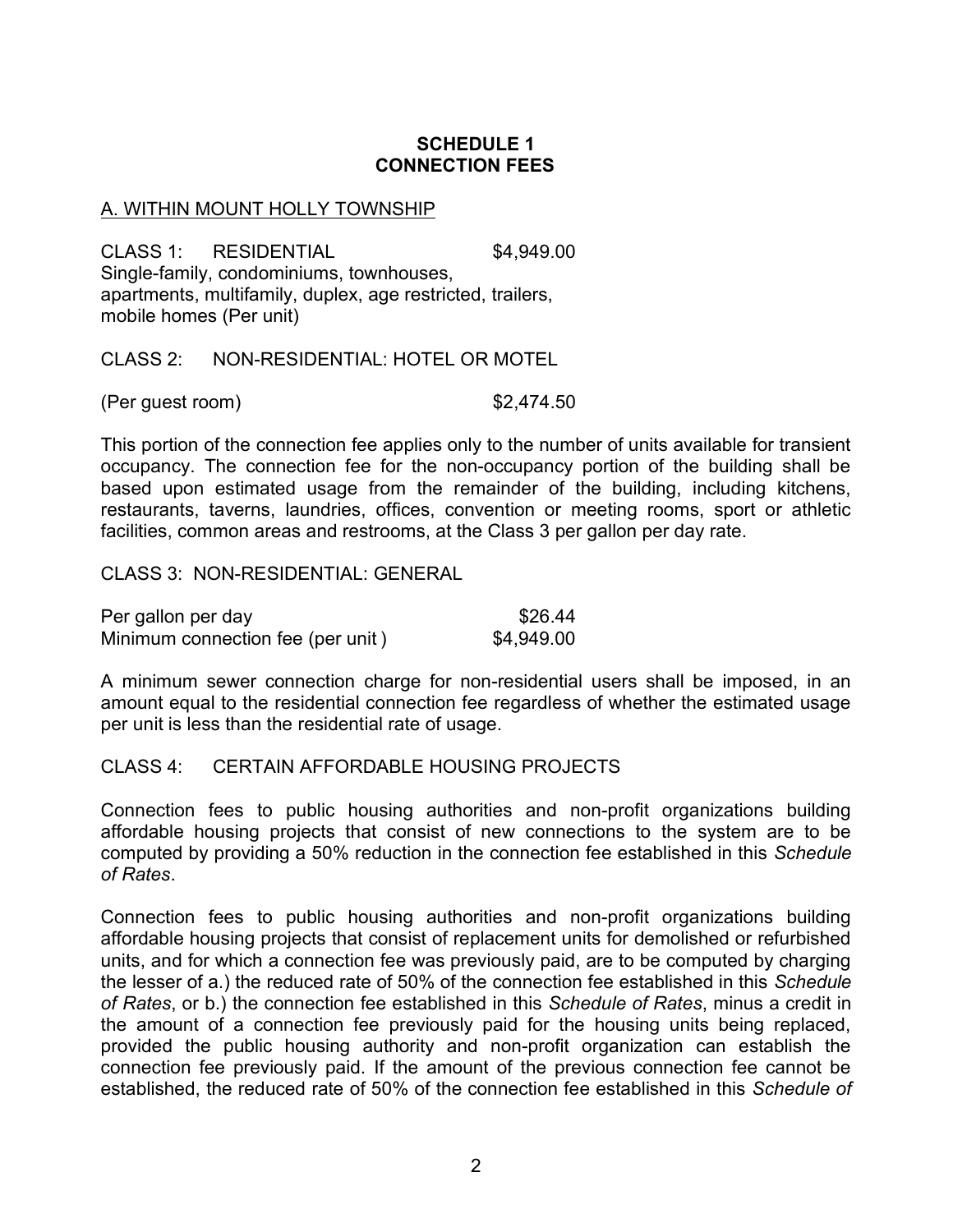## Rates shall apply. B. OUTSIDE MOUNT HOLLY TOWNSHIP

CLASS 1: RESIDENTIAL \$7,424.00

Single-family, condominiums, townhouses, apartments, multifamily, duplex, age restricted, trailers, mobile homes (Per unit)

CLASS 2: NON-RESIDENTIAL: HOTEL OR MOTEL

(Per guest room) \$3,712.00

This portion of the connection fee applies only to the number of units available for transient occupancy. The connection fee for the non-occupancy portion of the building shall be based upon estimated usage from the remainder of the building, including kitchens, restaurants, taverns, laundries, offices, convention or meeting rooms, sport or athletic facilities, common areas and restrooms, at the Class 3 per gallon per day rate.

CLASS 3: NON-RESIDENTIAL: GENERAL

| Per gallon per day                | \$39.67    |
|-----------------------------------|------------|
| Minimum connection fee (per unit) | \$7,424.00 |

A minimum sewer connection charge for non-residential users shall be imposed, in an amount equal to the residential connection fee regardless of whether the estimated usage per unit is less than the residential rate of usage.

## CLASS 4: CERTAIN AFFORDABLE HOUSING PROJECTS

Connection fees to public housing authorities and non-profit organizations building affordable housing projects that consist of new connections to the system are to be computed by providing a 50% reduction in the connection fee established in this Schedule of Rates.

Connection fees to public housing authorities and non-profit organizations building affordable housing projects that consist of replacement units for demolished or refurbished units, and for which a connection fee was previously paid, are to be computed by charging the lesser of a.) the reduced rate of 50% of the connection fee established in this Schedule of Rates, or b.) the connection fee established in this Schedule of Rates, minus a credit in the amount of a connection fee previously paid for the housing units being replaced, provided the public housing authority and non-profit organization can establish the connection fee previously paid. If the amount of the previous connection fee cannot be established, the reduced rate of 50% of the connection fee established in this Schedule of Rates shall apply.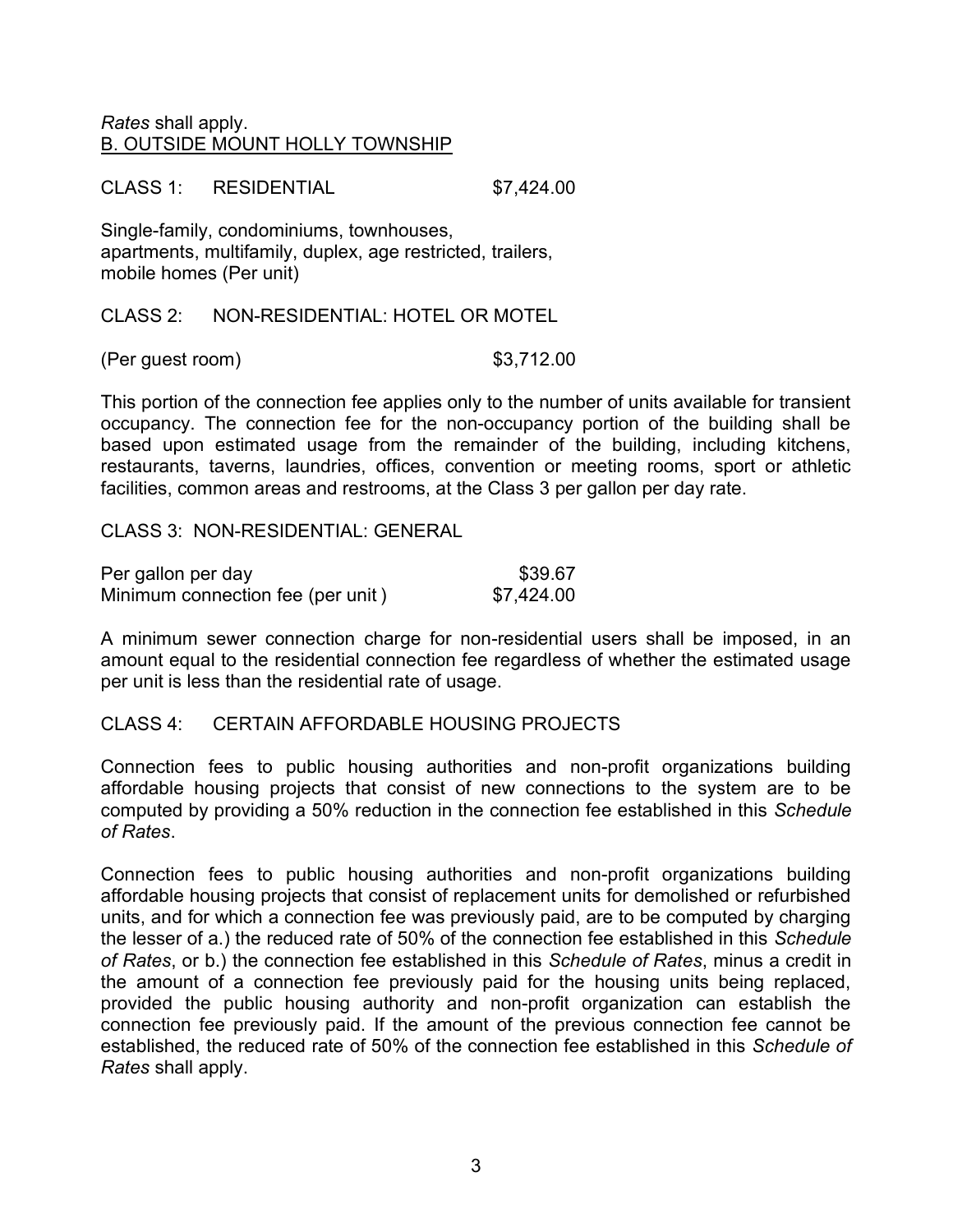# GENERAL REQUIREMENTS APPLICABLE TO ALL SEWER CONNECTION FEES

A. An applicant shall pay a sewer connection fee prior to the time that a certificate of occupancy is issued for the building, in an amount as established by the MHMUA 's Schedule of Rates in effect at the time that a complete application for the certificate of occupancy is made.

B. Connection fees for non-residential users shall be based upon the MHMUA 's calculation of projected flow multiplied by the rate per gallon per day contained in the Schedule of Rates. A minimum sewer connection charge for non-residential users shall be imposed, in an amount equal to the residential connection fee regardless of whether the projected flow is less than the residential projected flow.

C. The projected flow criteria contained in N.J.A.C. 7:14A-23.3 shall be used to determine the projected flow for non-residential uses, whenever practicable. In the event that a type of use is not listed in N.J.A.C. 7:14A-23.3, the MHMUA shall use its best judgment in determining projected flow. The MHMUA may adopt additions or exceptions to the projected flow contained in N.J.A.C. 7:14A-23.3 by Resolution. For the purpose of this Schedule of Rates, any reference to "seat" or "person" in N.J.A.C. 7:14A-23.3 or in any projected flow criteria adopted by the MHMUA shall be deemed to mean the maximum permitted occupancy established pursuant to the Uniform Construction Code and/or the Uniform Fire Code.

D. In the event that an application is made for sewer service to a non-residential building or unit for which the types or sizes of the uses therein have not been determined by the Applicant, or are subject to change in the future, a connection fee shall be assessed based upon the maximum potential projected flow in the building or unit. The MHMUA, in its discretion, may enter into a deferred connection fee agreement under which an initial connection fee would be imposed only for those uses that are initially contemplated, and which would defer the payment of the balance of the connection fee until such time as a use for which the initial connection fee was paid is changed to a use that will generate additional projected flow. Any connection fee paid under a deferred connection fee agreement shall be paid at the connection fee rate then prevailing at the time that payment is made.

E. A non-residential user shall be entitled to use the amount of sewer capacity, in gallons per day, obtained through the payment of connection fees, as well as such additional capacity actually used by its building or unit.

F. In the event that an application is made to reinstate sewer service to a building or unit that was previously abandoned or terminated when the prior building or unit was demolished or substantially totally destroyed because of a Catastrophic Event, no additional connection fee shall be due if sewer service is reinstated within two (2) years after the date of the demolition or Catastrophic Event, provided that the Applicant has continued to pay the Service Billing Charge for the building or unit on a quarterly basis as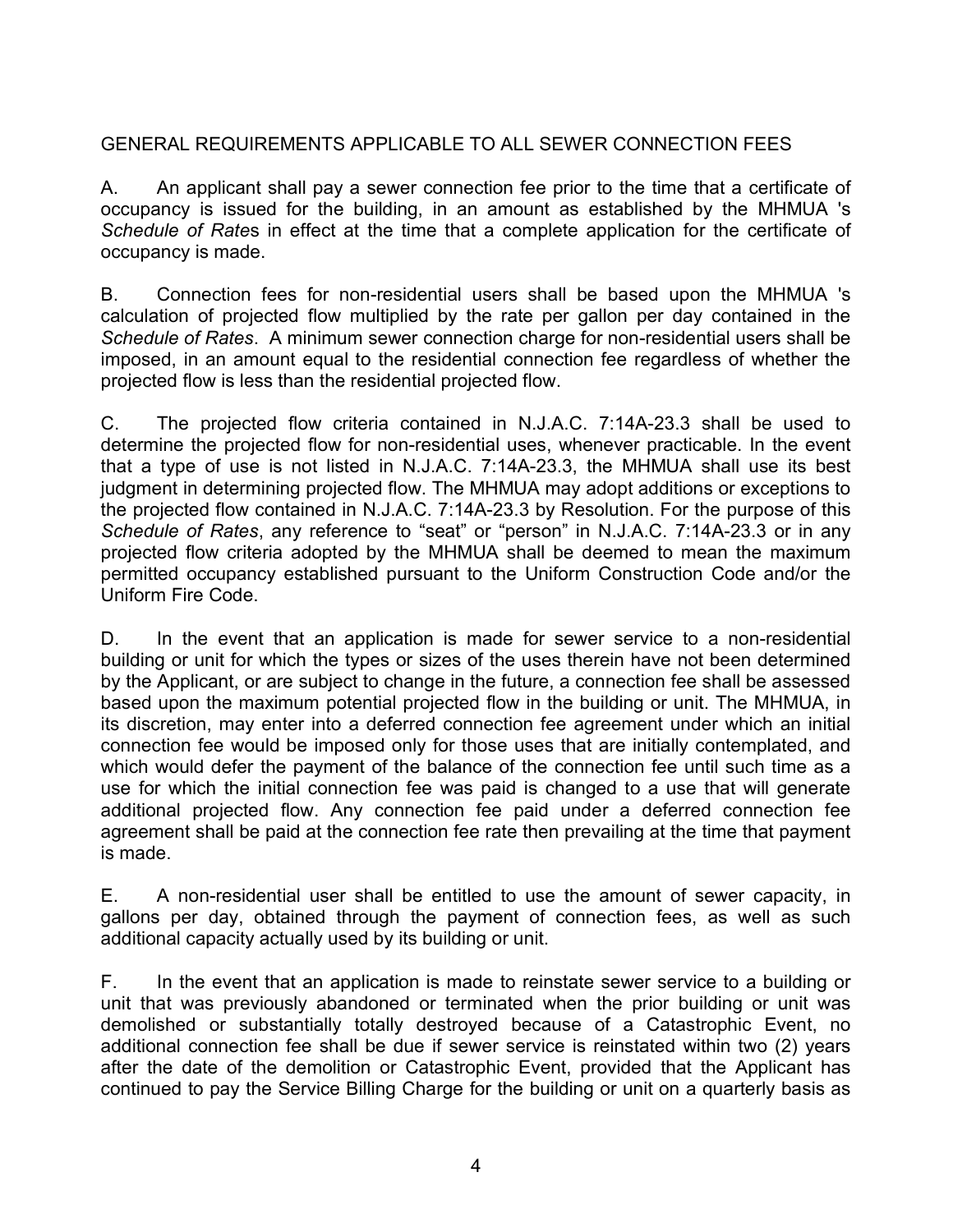those charges became due. For the purpose of this section, "Catastrophic Event" means a fire or any declared national, State or municipal emergency or a flood or other natural disaster or event that substantially affects or damages a building or unit.

G. In the event that an application is made to reinstate sewer service to a nonresidential building or unit that was previously abandoned or terminated when the prior building or unit was demolished or substantially totally destroyed because of a Catastrophic Event, no additional connection fee shall be due if sewer service is reinstated within two (2) years after the date of the demolition or Catastrophic Event, provided that: (1) the Applicant has continued to pay the Service Billing Charge for the building or unit on a quarterly basis as those charges became due, and (2) there is no change in the projected flow of the damaged building or unit. In the event that condition (1) herein has been satisfied, but there will be an increase in the projected flow of the damaged building or unit, then the Applicant shall pay a connection fee only on the amount of the increase in the projected flow. For the purpose of this section, "Catastrophic Event" means a fire or any declared national, State or municipal emergency or a flood or other natural disaster or event that substantially affects or damages a building or structure.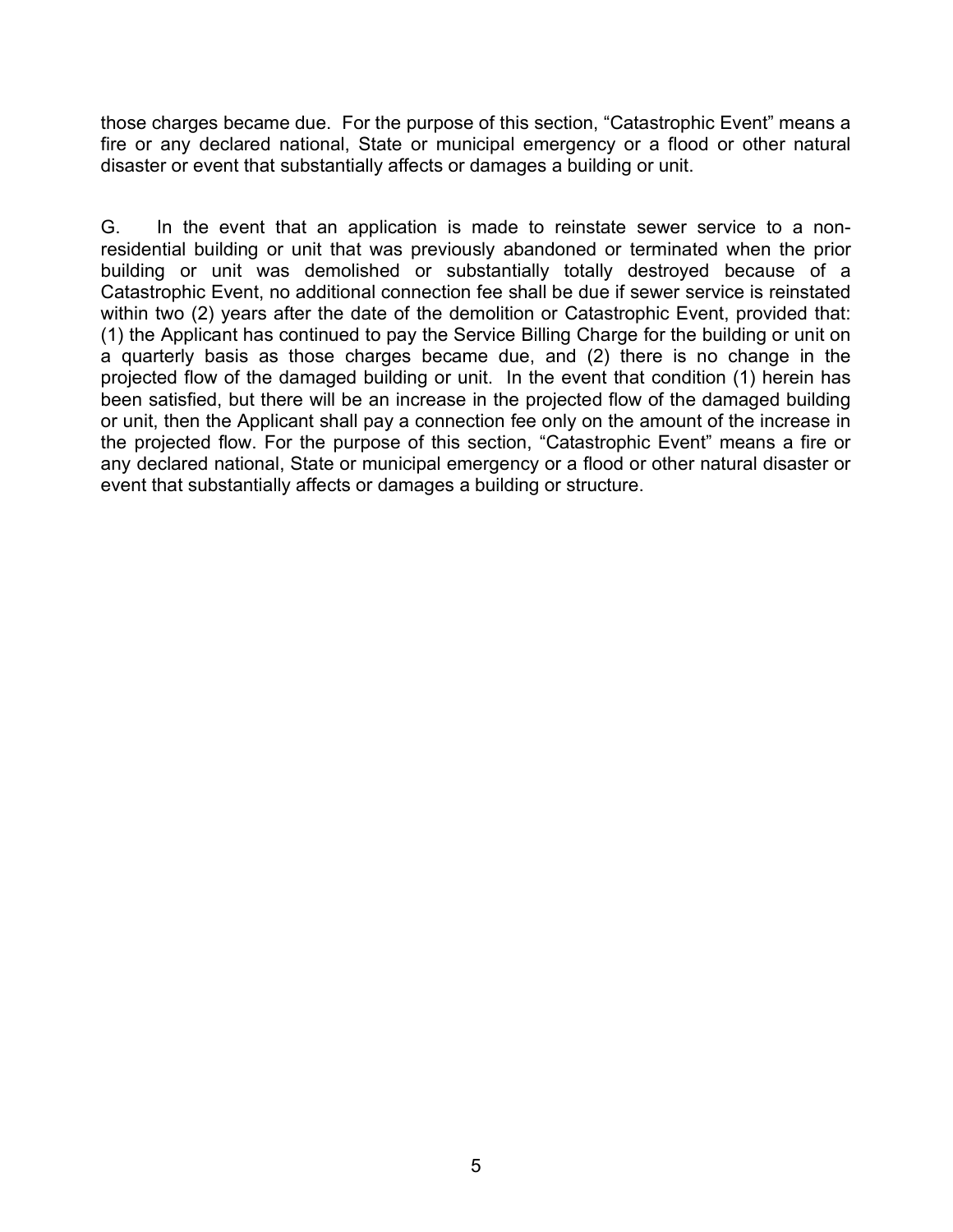## SCHEDULE 2 METERED SERVICES

The sanitary sewerage charge for structures having a metered water supply shall be the sum of the SERVICE BILLING CHARGE and the SEWAGE FLOW CHARGE.

#### I. SERVICE BILLING CHARGES

#### A. Single-Family Residential Units and Single Non-Residential Units

A quarterly service billing charge for all single-family residential units, including single-family homes, condominiums, townhouses, trailers and mobile homes and single non-residential units shall be imposed as follows:

| . .               |                  | .                  | , טו שמטונטון   |
|-------------------|------------------|--------------------|-----------------|
| <b>Meter Size</b> | Square Inch Area | <b>Residential</b> | Non-Residential |
| 5/8"              | 0.30700          | \$33.00            | \$37.95         |
| 3/4"              | 0.44200          | 47.51              | 54.64           |
| 1"                | 0.78500          | 84.38              | 97.04           |
| 11/4"             | 1.22700          | 131.89             | 151.67          |
| 11/2"             | 1.76700          | 189.93             | 218.43          |
| 2"                | 3.14200          | 337.73             | 388.39          |
| 3"                | 7.06900          | 759.85             | 873.82          |
| 4"                | 12.5660          | 1,350.72           | 1,553.33        |
| 6"                | 28.2740          | 3,039.17           | 3,495.05        |
| 8"                | 50.2650          | 5,402.98           | 6,213.43        |
| 10"               | 78.5400          | 8,442.26           | 9,708.60        |
| 12"               | 113.097          | 12,156.80          | 13,980.32       |

# 1. WITHIN MOUNT HOLLY TOWNSHIP (Per Quarter)

## 2. OUTSIDE MOUNT HOLLY TOWNSHIP (Per Quarter)

| <b>Meter Size</b> | Square Inch Area | <b>Residential</b> | Non-Residential |
|-------------------|------------------|--------------------|-----------------|
| 5/8"              | 0.30700          | \$49.50            | \$56.93         |
| 3/4"              | 0.44200          | 71.27              | 81.96           |
| 1"                | 0.78500          | 126.57             | 145.55          |
| 11/4"             | 1.22700          | 197.84             | 227.51          |
| 11/2"             | 1.76700          | 284.90             | 327.64          |
| 2"                | 3.14200          | 506.60             | 582.59          |
| 3"                | 7.06900          | 1,139.77           | 1,310.74        |
| 4"                | 12.5660          | 2,026.08           | 2,329.99        |
| 6"                | 28.2740          | 4,558.76           | 5,242.57        |
| 8"                | 50.2650          | 8,104.48           | 9,320.15        |
| 10"               | 78.5400          | 12,663.40          | 14,562.91       |
| 12"               | 113.097          | 18,235.19          | 20,970.47       |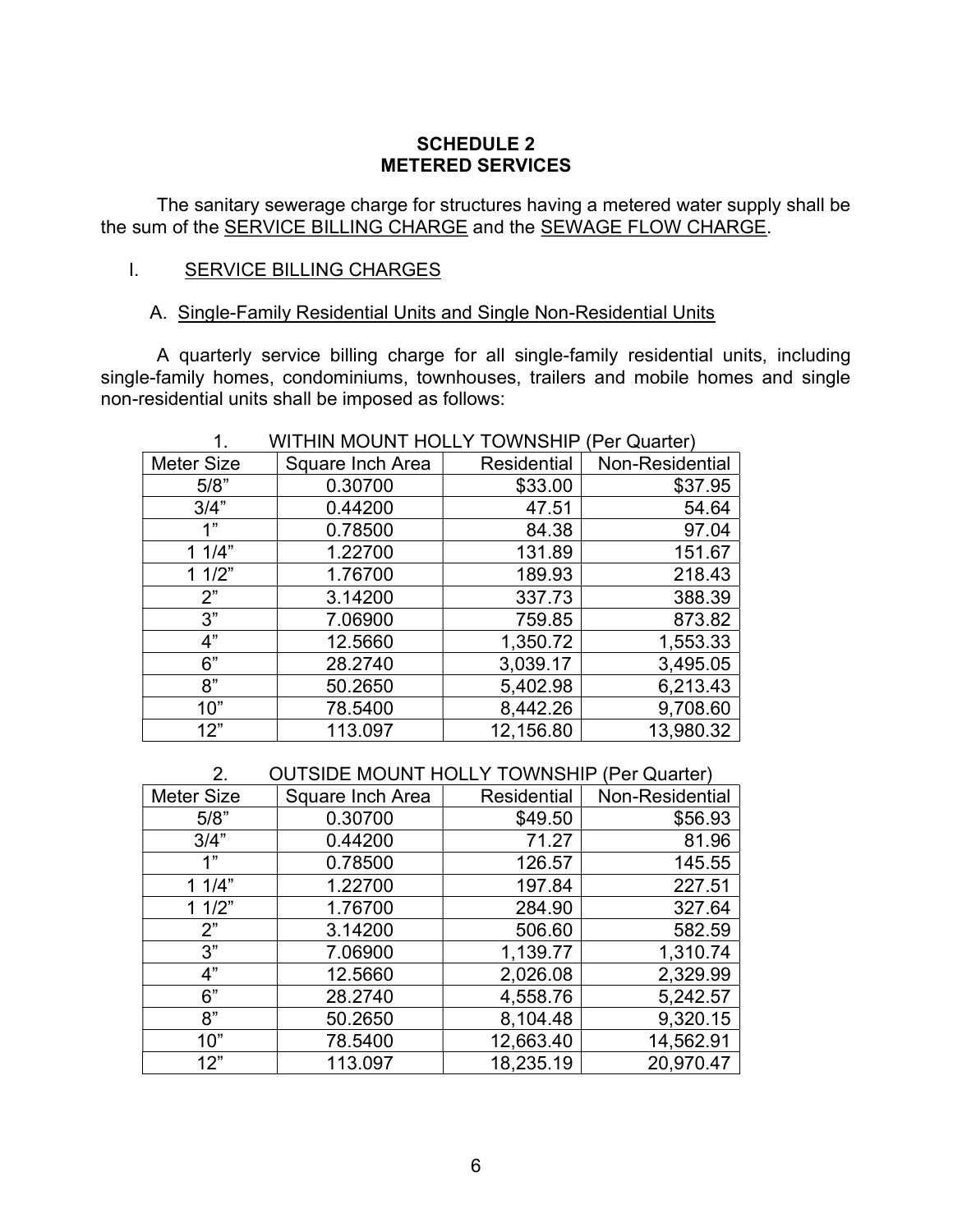## B. Multiple Residential Units and Multiple Non-Residential Units

In calculating the service billing charge for all multi-unit residential users or multi-unit non-residential users, serviced through a single water meter, the first unit shall be charged at the appropriate meter rate in paragraph I.A. and each additional equivalent dwelling unit shall be charged at the rate established for a 5/8" water meter.

### C. Minimum Service Billing Charge to Be Billed

The service billing charges referred to in paragraph I.A. and I.B. shall be imposed regardless of water usage.

### D. Processing and Collecting Charges

Where the MHMUA has been contracted to issue sewer usage bills directly to the user, a processing and collecting charge of \$1.50 per billing period shall be assessed.

## II. SEWAGE FLOW CHARGES

Sewage flow charges for all Residential and Non-Residential Users shall be based on water consumption and shall be calculated as follows:

#### A. WITHIN MOUNT HOLLY TOWNSHIP

|           | Residential            | Non-Residential        |
|-----------|------------------------|------------------------|
|           | (Per Thousand Gallons) | (Per Thousand Gallons) |
| $O/M/R^*$ | \$2.13                 | \$2.45                 |
| Other     | \$3.94                 | \$4.55                 |
|           | \$6.07                 | 7.00                   |

#### B. OUTSIDE MOUNT HOLLY TOWNSHIP

|           | Residential            | Non-Residential        |
|-----------|------------------------|------------------------|
|           | (Per Thousand Gallons) | (Per Thousand Gallons) |
| $O/M/R^*$ | \$2.13                 | \$2.45                 |
| Other     | \$5.91                 | \$6.81                 |
| TOTAL:    | \$8.04                 | \$9.26                 |

\*Operation, Maintenance and Repairs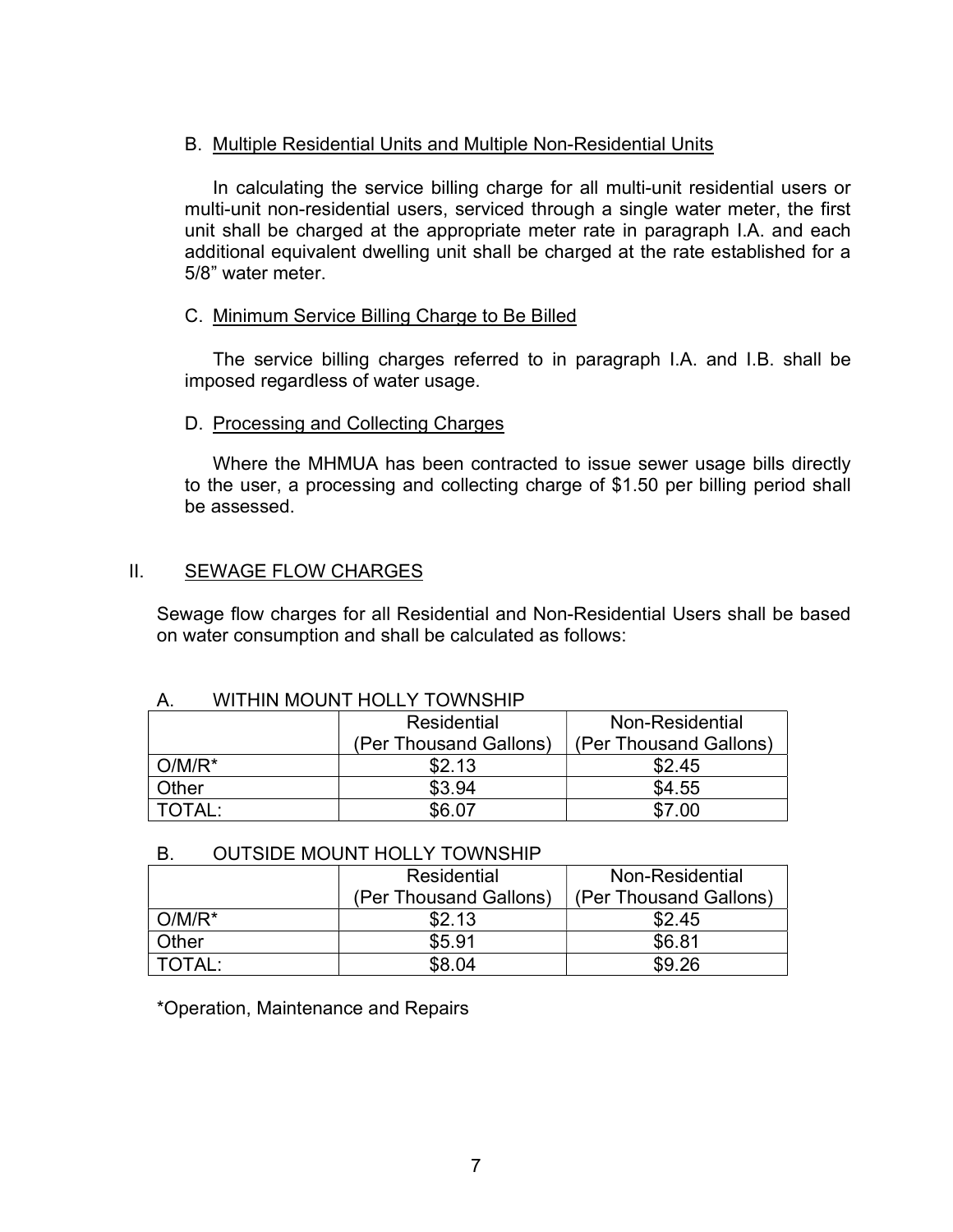## III. DISCOUNTS FOR CERTAIN SENIOR CITIZENS AND PERMANENTLY AND TOTALLY DISABLED PERSONS

N.J.S.A. 40:14B-22.2 permits the MHMUA to provide a discount for certain senior citizens and permanently and totally disabled persons. The MHMUA is permitted to give a discount only to those persons who qualify under the applicable statute or law. The following persons shall be entitled to the Senior Citizen/Disabled Persons discount:

- (1) Any person who is sixty-five (65) years of age, or older, has income of less than \$10,000 per annum from any source and is billed for sewer services to a property which he or she owns and occupies and who has been approved by the governing body of the municipality in which the property is located to receive a deduction against the tax assessed against the property under the provisions of N.J.S.A. 54:4-8.41 shall be entitled to a discount of Thirteen Dollars (\$13.00) per quarter for sanitary sewer services rendered to the property. This discount shall not apply to connection fees, non-residential uses, interest, late charges, application review and inspection fees, or miscellaneous charges imposed by the MHMUA; and
- (2) Any person determined to be permanently and totally disabled according to the provisions of the Federal Social Security Act, 42 U.S.C., Section 301, or disabled under any federal law administered by the United States Department of Veterans Affairs if the disability is deemed a total or 100% disability.

Only one discount shall be permitted per property, regardless of the number of approved owners. Proportionate discounts, when appropriate, shall be made in accordance with the provisions of N.J.S.A. 54:4-8.46.

The governing body of the municipality in which the property is located will provide annual notification to the MHMUA of the customers eligible to receive the discount. The discount shall become effective with the first bill issued for sewer services after receipt by the MHMUA of notification. The discount shall remain in effect until December 31 of the calendar year, or until any change of ownership occurs or the person no longer qualifies under the Statute for the deduction against the tax assessed, whichever occurs earlier.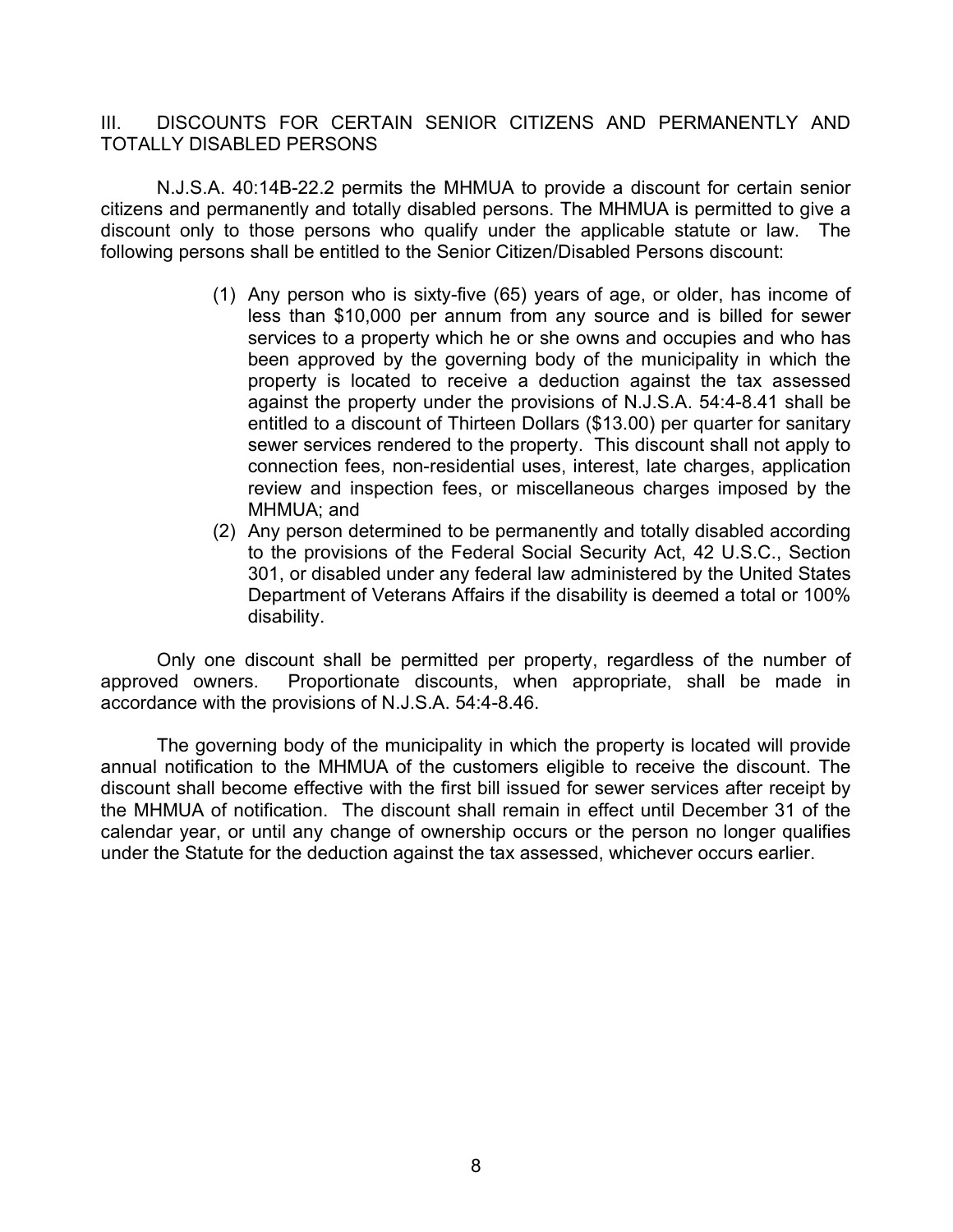### UNMETERED SERVICES

The sanitary sewerage charge for structures having an unmetered water supply shall be the total of the SERVICE BILLING CHARGE and the FLAT-RATE SEWAGE FLOW CHARGES.

#### I. SERVICE BILLING CHARGES

The service billing charges of Schedule 2 shall also apply to unmetered residential and non-residential units. Residential units shall be billed on the basis of a 5/8" meter. Non-residential units shall be billed on a presumed water meter size, proportionate to the estimated usage, as determined by the MHMUA at its discretion.

### II. FLAT-RATE SEWAGE FLOW CHARGES

#### A. RESIDENTIAL UNITS

Each residential unit having an unmetered water supply shall be billed on a presumed usage of 17,700 gallons per quarter.

#### B. NON-RESIDENTIAL UNITS

Each non-residential unit having an unmetered water supply shall be billed on a presumed usage equivalent to the estimated water usage calculated for connection fee purposes.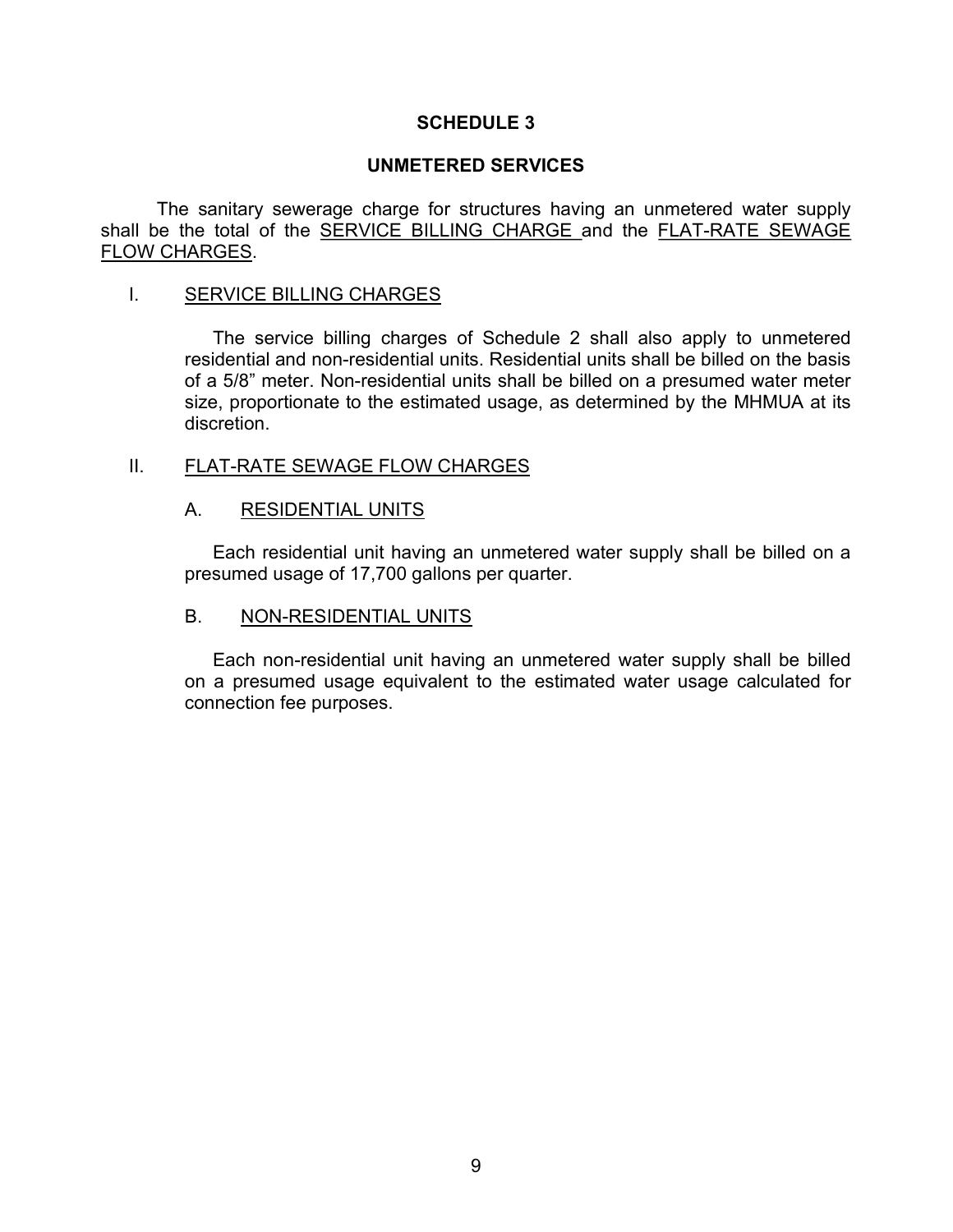#### GARBAGE DISPOSAL UNITS

#### A. RESIDENTIAL – SINGLE AND MULTI-RESIDENTIAL UNITS

All residential units containing domestic type garbage disposal units shall be charged an additional \$6.00 per quarter in Mount Holly Township and \$9.00 per quarter outside of Mount Holly Township.

#### B. NON RESIDENTIAL UNITS

No commercial, industrial or other non-residential garbage disposal units or grinders will be permitted without written permission by the MHMUA. The charge for such units will be determined as a surcharge to the normal metered service charge upon recommendation by the MHMUA Engineer. The Engineer shall compute the surcharge on the basis of the sewage load imposed on the system in comparison to a residential garbage disposal unit operating in a single-family residential unit. The MHMUA specifically reserves the right to refuse service to any non-residential unit if it is in the best interest of the sewerage system.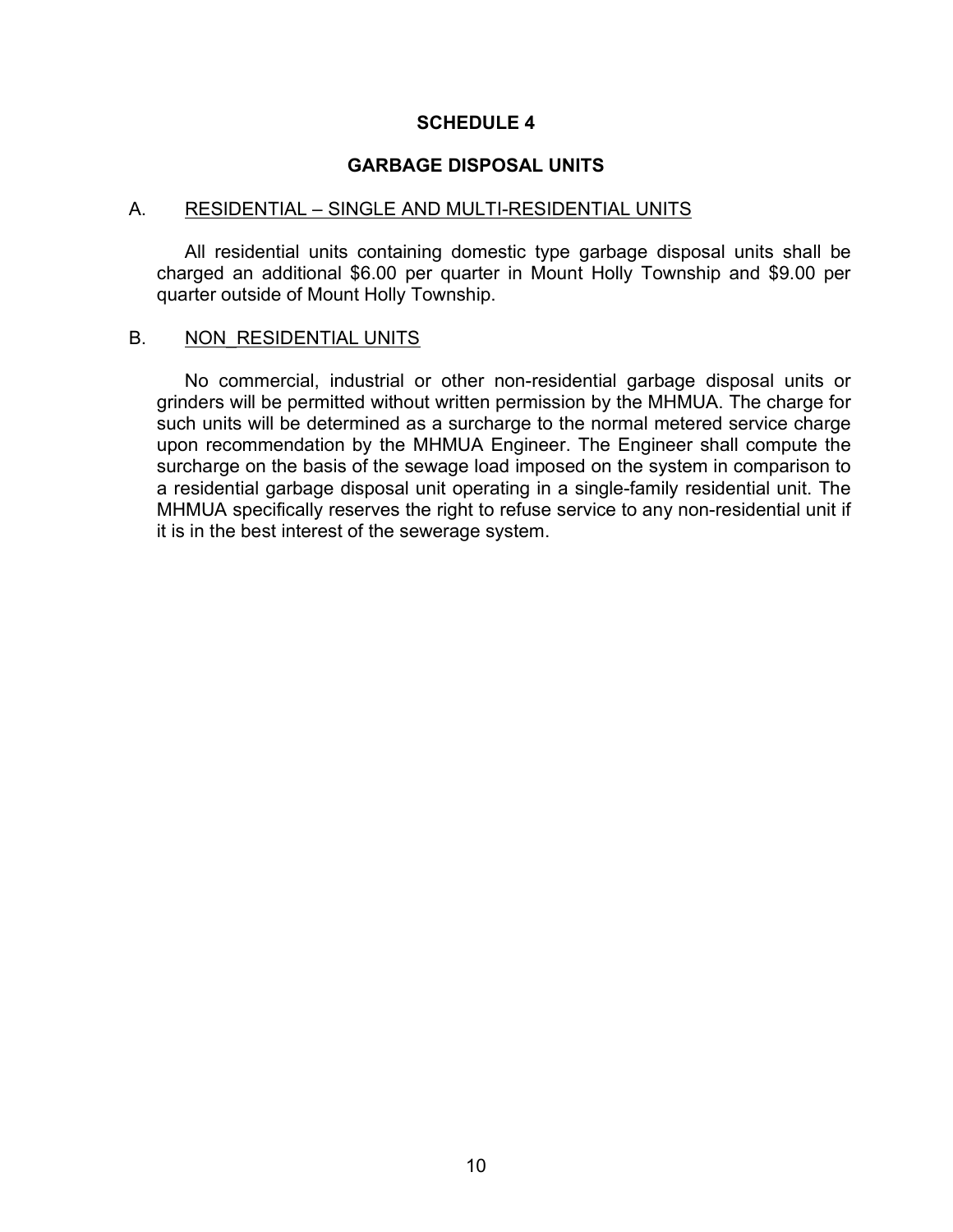#### SURCHARGE FOR TREATMENT OF INDUSTRIAL WASTES

 The quarterly service charge for sewerage service for the collection and treatment of industrial or other non-residential wastes discharged into the MHMUA's system shall be based upon the water usage as computed under SCHEDULE 2 or SCHEDULE 3 and product of the surcharge or premium charge as determined as a strength factor in accordance with the following formula, unless other waste water concentrations are determined by the MHMUA to be more critical:

44

+ 23\* (CBOD5) or (COD) ppm, whichever is greater (250) (500)

 +31\* (Suspended Solids, ppm)\*\* (250 ppm)

 +2\* (Chlorine Demand, ppm) (15 ppm)

\* In cases where the quotient is less than 1, 1 shall be used as the value in parentheses.

\*\* In cases where suspended solids, in the opinion of the MHMUA do not represent the true characteristics of the solids loading, the MHMUA reserves the right to use total solids instead of suspended solids.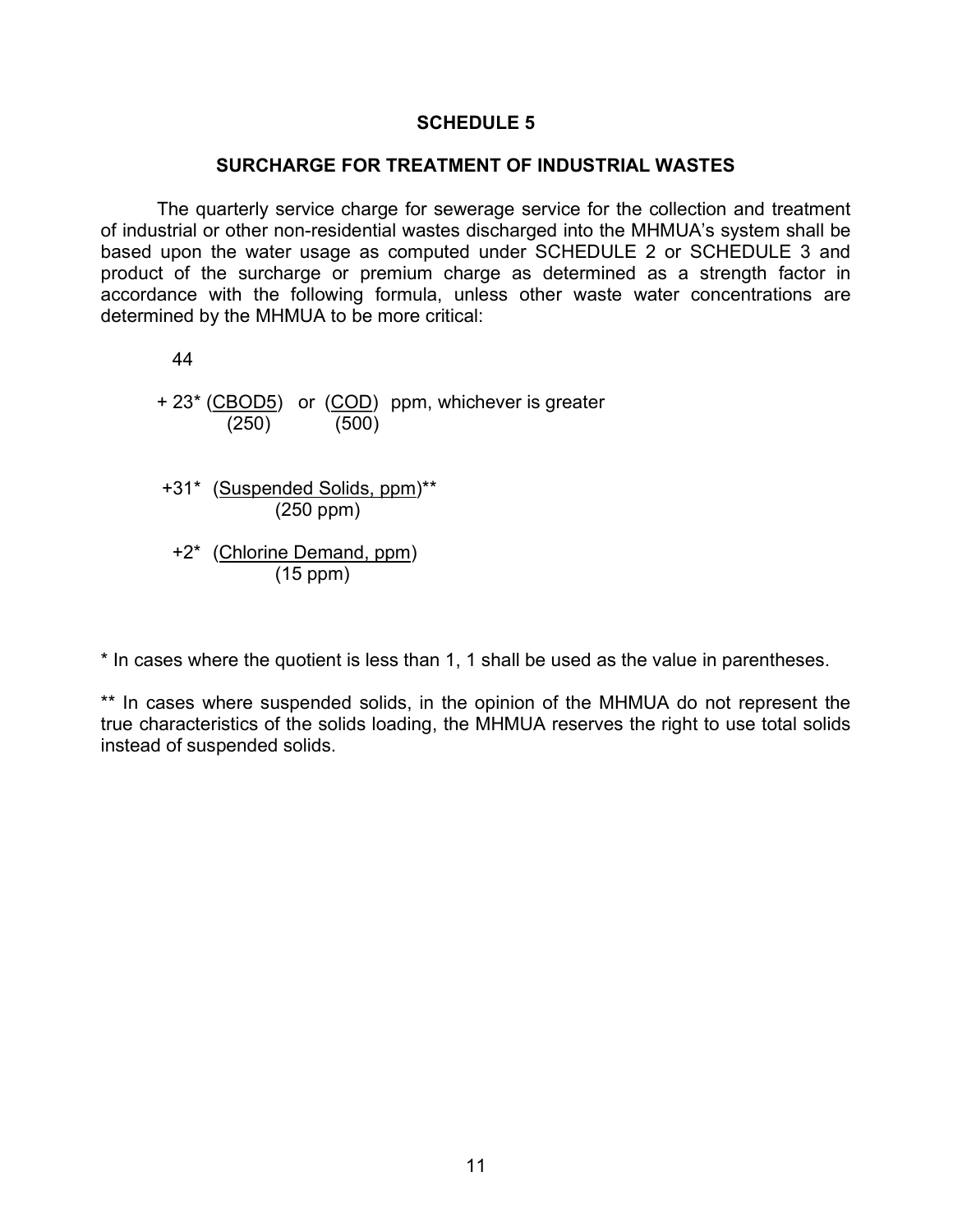### SPECIAL, PARTIAL AND TEMPORARY SERVICES

 Schedule of Rates for Residential or Non-Residential User Utilizing Special, Partial or Temporary Services from the MHMUA:

#### I. METER READING FEES

Any user having an additional water meter shall be charged a fee of \$36.00 per read per each additional water meter to cover the additional expenses incurred by the MHMUA to read the additional meter and make the necessary billing adiustments.

#### II. TEMPORARY CONNECTIONS

Upon application, the MHMUA shall allow the temporary connection of construction trailers and sanitary facilities upon payment of a one-time fee of five hundred dollars (\$500.00) per site. Said connection shall (1) meet the construction standards of the MHMUA; (2) only be made under inspection by the MHMUA; and (3) upon completion of construction, be abandoned and disconnected under inspection by the MHMUA.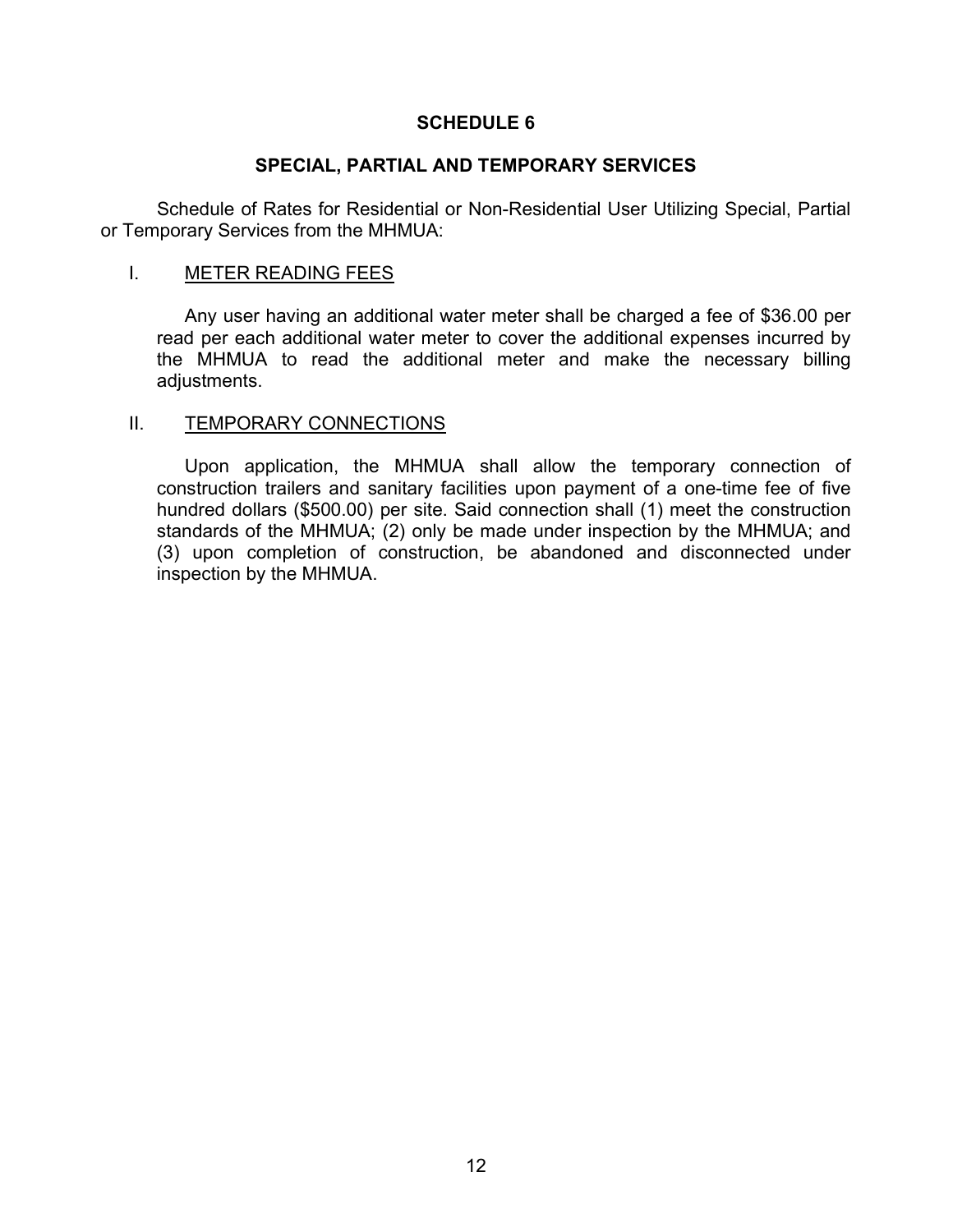## SUMP PUMP CONNECTIONS

A. All structures connecting a sump pump to the sanitary sewer system must secure an approval from the MHMUA. This approval will be granted only after determination by the MHMUA that an alternate method of disposing of ground water is not available, or is not economically feasible, or will not result in a health or safety hazard. An initial one-time fee of \$60 is required upon approval from the MHMUA

B. The annual charge for each sump pump is \$5.00 per quarter in Mount Holly Township and \$7.50 per quarter outside of Mount Holly Township. In addition, the MHMUA shall estimate the gallonage discharge of the sump pump and shall charge the customer in accordance with the established flow charges. The minimum quarterly flow shall be one thousand (1,000) gallons.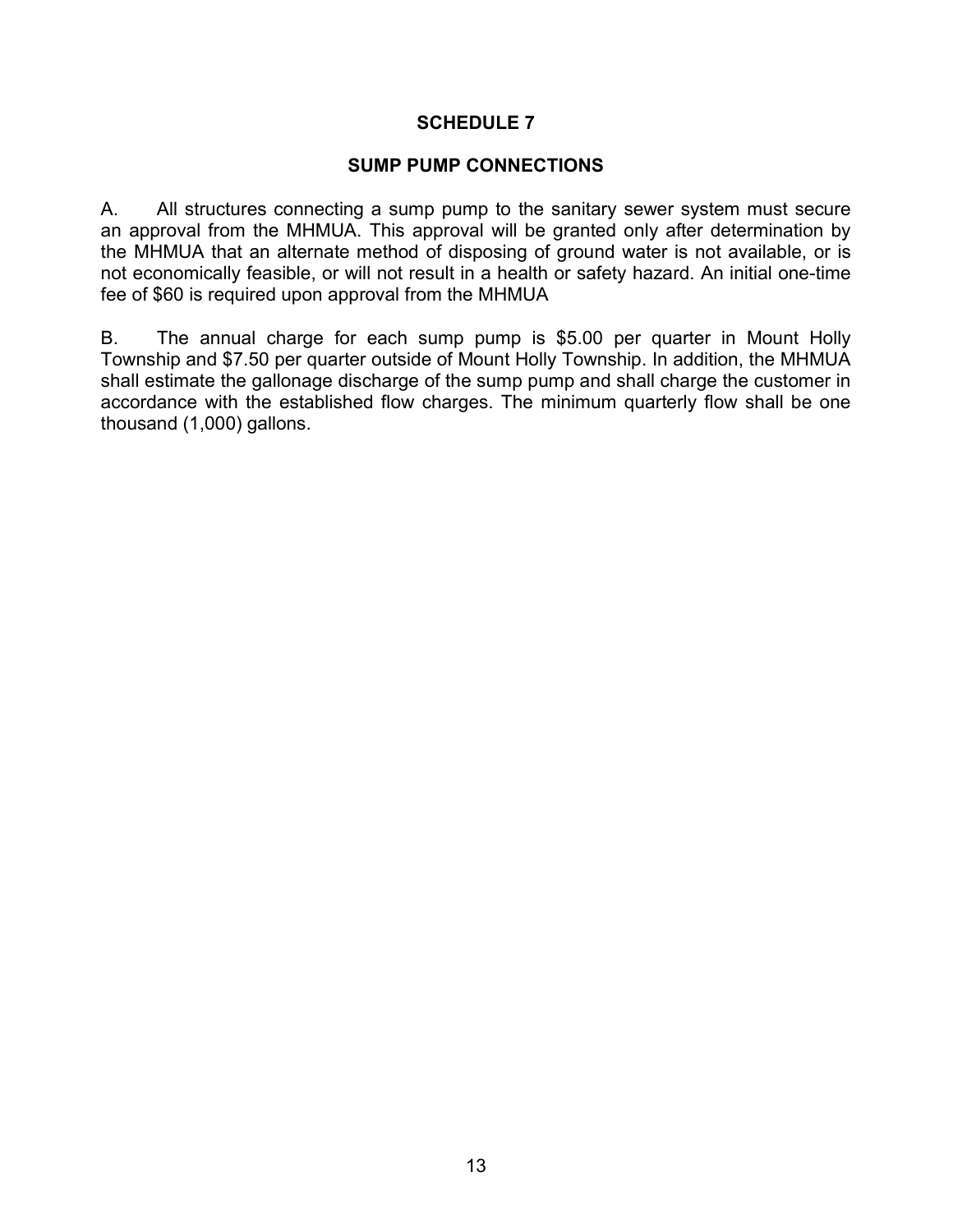## SEPTAGE AND/OR SLUDGE TREATMENT CHARGES<sup>1</sup>

## I. SLUDGE

## A. PER GALLON CHARGE

| <b>Percent Solids</b><br>In Sample | Per Gallon<br>Charge       |
|------------------------------------|----------------------------|
| $0 - 4.0\%$                        | \$0.03/Gal. to \$0.12/Gal. |
| greater than 4.0%                  | (\$0.12/Gal) (T.S.%)<br>4% |

Where  $T.S.$   $=$   $Total$  solids determined by the MHMUA

The per gallon charge shall be based upon any factors determining the type, class and amount of use or service of the system, or any combination of any such factors, and may give weight to characteristics of the waste and any other special matter affecting the cost of treatment and disposal thereof.

### B. INTERMITTENT DELIVERY AFTER TESTING AND PRIOR AGREEMENT

The charge for intermittent sludge treatment shall be the greater of the following:

1. The number of gallons delivered times the per gallon charge in I.A. above

OR,

2. The volume of the delivery vehicle, as posted thereon, times the per gallon charge in I.A. above.

# C. CONTRACTUAL DELIVERY

Subject to the availability of capacity and by prior agreement, sludge will be accepted at the plant for the above listed per gallon charge.

<sup>1</sup> For the purposes of this schedule, septage and sludge shall be defined as follows:

SEPTAGE – The combination of Liquid and Solid Residues resulting from the treatment of domestic sewage in individual sub-surface sewage disposal system.

SLUDGE – The solid residue and associated liquid resulting from physical, chemical or biological treatment by (1) publicly owned treatment works; or (2) privately owned treatment works which provide in-ground collection facilities and treatment of domestic sewage, only.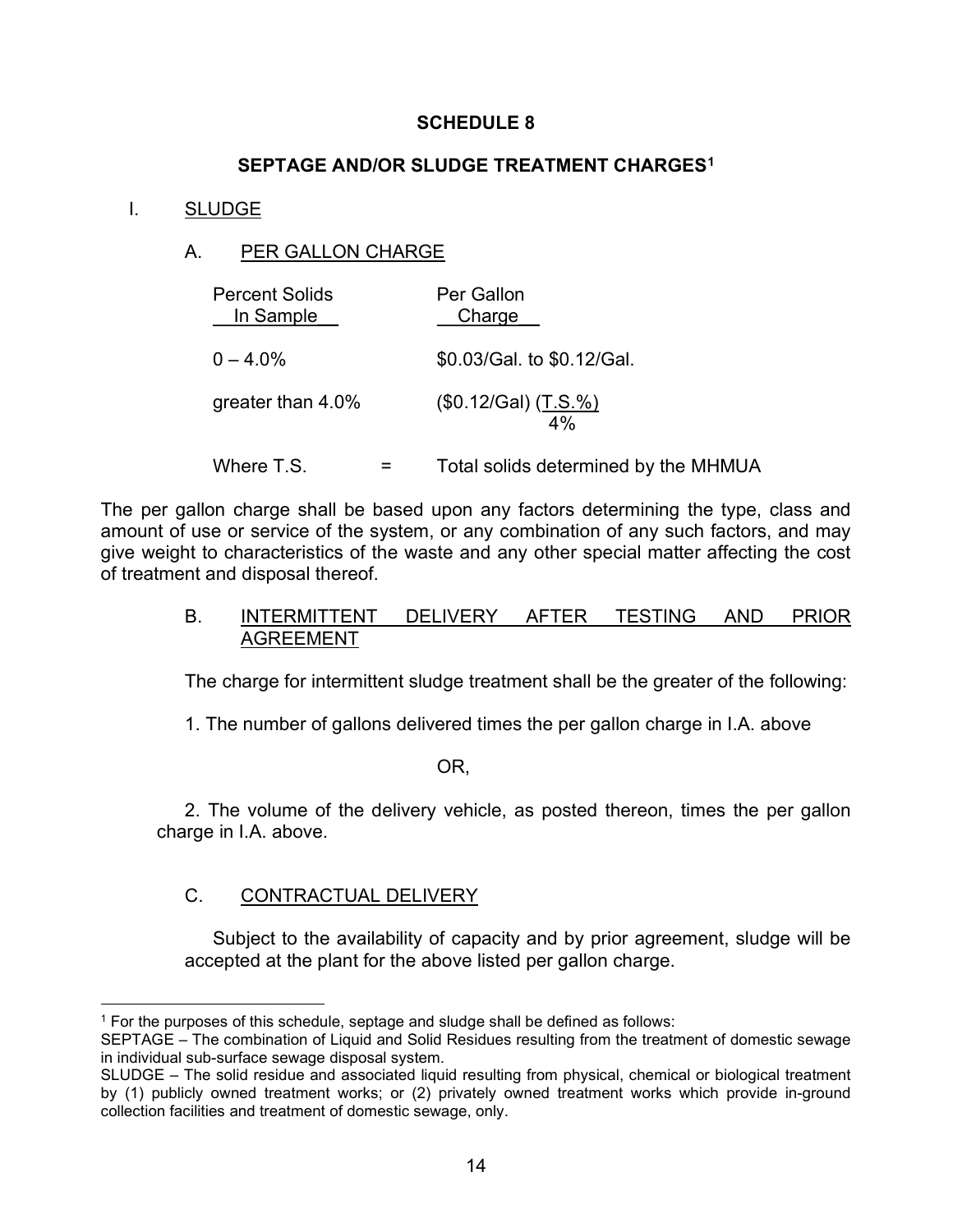## D. PAYMENT

Unless otherwise approved by prior agreement, payment shall be made on the day of the delivery and prior to actual delivery.

## II. SEPTAGE

## A. PER GALLON CHARGE

| <b>Percent Solids</b><br>In Sample | Per Gallon<br>Charge                 |
|------------------------------------|--------------------------------------|
| $2.0\%$ or less                    | \$0.04/Gal.                          |
| greater than 2.0%                  | (\$0.06/Gal) (T.S. %)<br>2%          |
| Where T.S.                         | Total solids determined by the MHMUA |

The per gallon charge shall be based upon any factors determining the type, class and amount of use or service of the system, or any combination of any such factors, and may give weight to characteristics of the waste and any other special matter affecting the cost of treatment and disposal thereof.

## B. INTERMITTENT DELIVERY AFTER TESTING AND PRIOR AGREEMENT

The charge for intermittent septage treatment shall be the greater of the following:

1. The number of gallons delivered times the per gallon charge in II.A. above OR,

2. The volume of the delivery vehicle, as posted thereon, times the per gallon charge in II.A. above.

## C. CONTRACTUAL DELIVERY

Subject to the availability of capacity and by prior agreement, septage will be accepted at the plant for the above listed per gallon charge.

## D. PAYMENT

Unless otherwise approved by prior agreement, payment shall be made on the day of the delivery and prior to actual delivery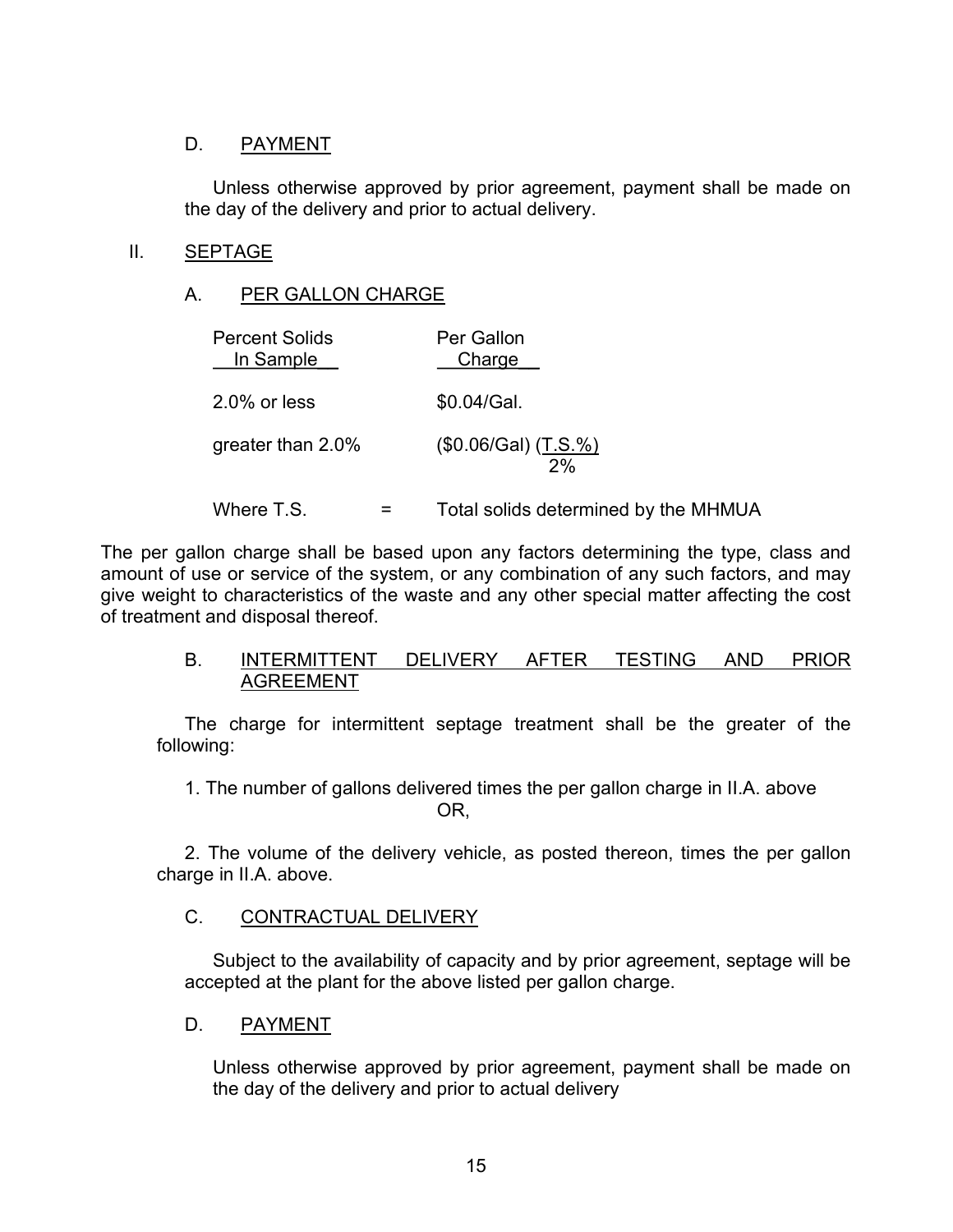#### LEACHATE TREATMENT CHARGES

#### I. **GALLONAGE CHARGE**

Subject to the availability of capacity and by prior agreement, a per gallon charge of between \$0.016 and \$0.09 will be imposed, based upon the assessment of strength of the delivered waste, as determined by the MHMUA, and based upon gallons delivered, as calculated by truck size or other approved method.

#### II. TREATMENT CHARGES

The per gallon charge shall be based upon any factors determining the type, class and amount of use or service of the system, or any combination of any such factors, and may give weight to characteristics of the waste and any other special matter affecting the cost of treatment and disposal thereof.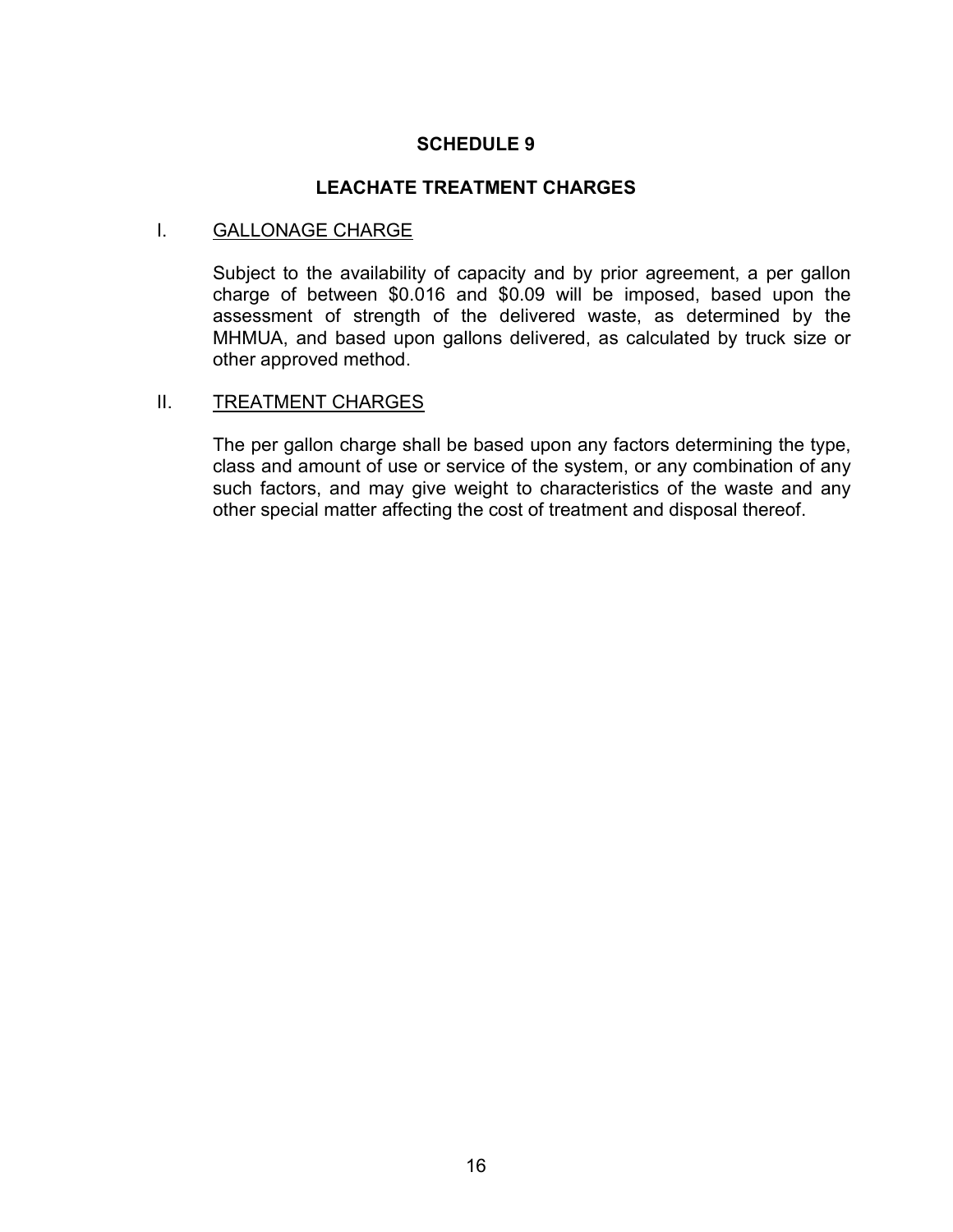## BULK DELIVERED NON-HAZARDOUS INDUSTRIAL WASTES

### I. AGREEMENT REQUIRED

Subject to availability of capacity, bulk deliveries of Non-Hazardous Industrial Wastes will be accepted by agreement only.

### II. PAYMENT IN ADVANCE OF OFF-LOADING

Unless otherwise approved by prior agreement, payment shall be made on the day of the delivery prior to off-loading.

## III. GALLONAGE CHARGE

Subject to the availability of capacity and by prior agreement, a per gallon charge of between \$0.025 and \$5.00 will be imposed, based upon the assessment of strength of the delivered waste, as determined by the MHMUA, and based upon gallons delivered, as calculated by truck size or other approved method.

### IV. TREATMENT CHARGES

The per gallon charge shall be based upon any factors determining the type, class and amount of use or service of the system, or any combination of any such factors, and may give weight to characteristics of the waste and any other special matter affecting the cost of treatment and disposal thereof.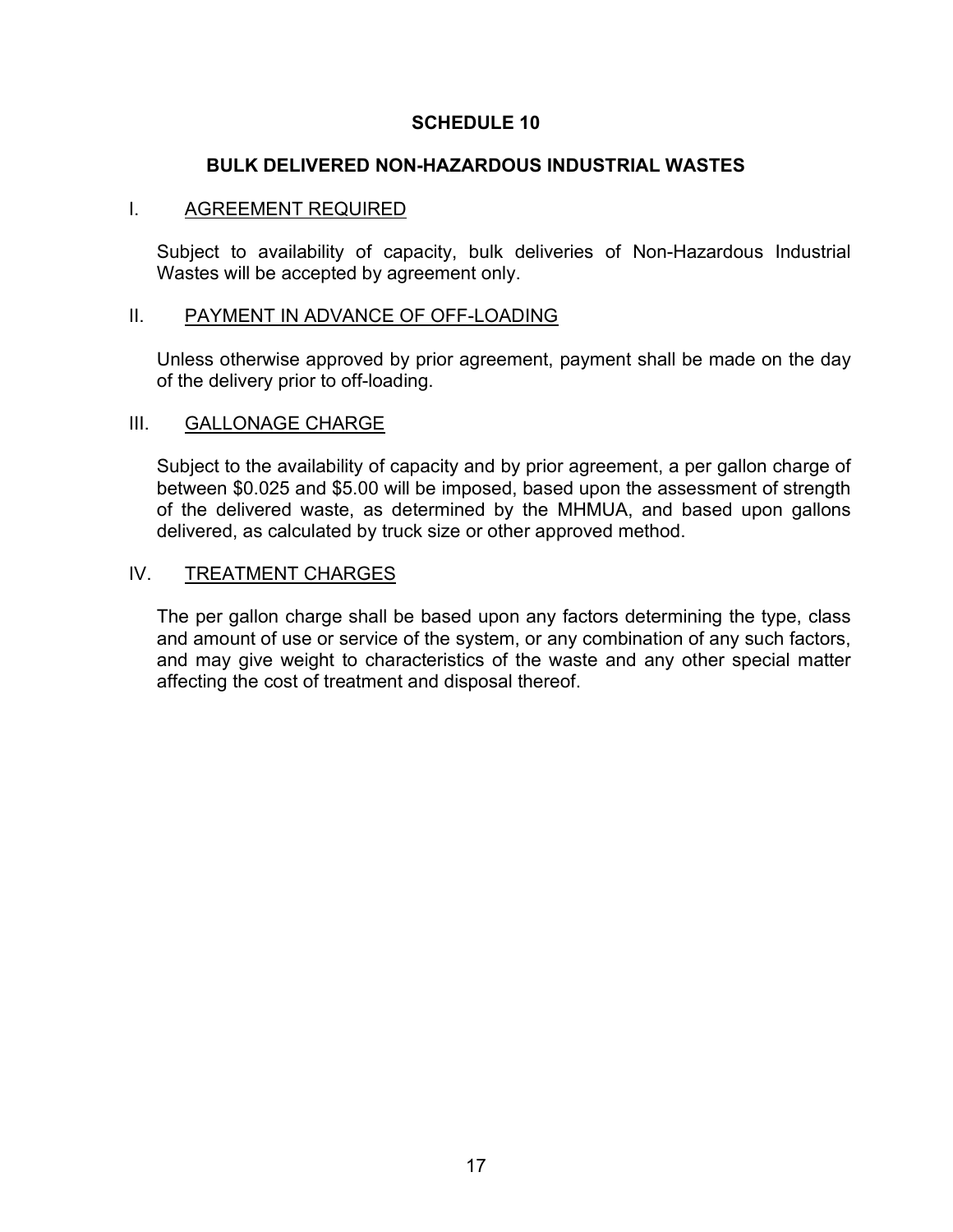## NON-HAZARDOUS CONTAMINATED GROUND WATER

### I. AGREEMENT REQUIRED

Subject to availability of capacity, discharges of non-hazardous contaminated ground water will be accepted by agreement only.

### II. MAXIMUM CONTAMINANT LEVELS

The maximum contaminant levels for TSS, CBOD5 and COD shall be 250 mg/L, 250 mg/L and 375 mg/L, respectively. Wastes containing greater than the aforesaid values will be evaluated for acceptance on a case-by-case basis and may require pre-treatment.

### III. PAYMENT

Unless otherwise approved, payment for bulk deliveries shall be made on the day of delivery prior to off-loading. Payment shall be based upon the size of the delivery vehicle, regardless of the actual contents delivered.

Unless otherwise approved, payment for direct connected discharges shall be required on a monthly basis, upon receipt of a bill from the MHMUA. The discharger shall install and maintain a flow meter on the discharge for these purposes.

## IV. GALLONAGE CHARGE

Subject to the availability of capacity and by prior agreement, a per gallon charge of between \$0.0135 and \$5.00 will be imposed, based upon the assessment of strength of the delivered waste, as determined by the MHMUA, and based upon gallons delivered, as calculated by truck size or other approved method.

## V. TREATMENT CHARGES

The per gallon charge shall be based upon any factors determining the type, class and amount of use or service of the system, or any combination of any such factors, and may give weight to characteristics of the waste and any other special matter affecting the cost of treatment and disposal thereof.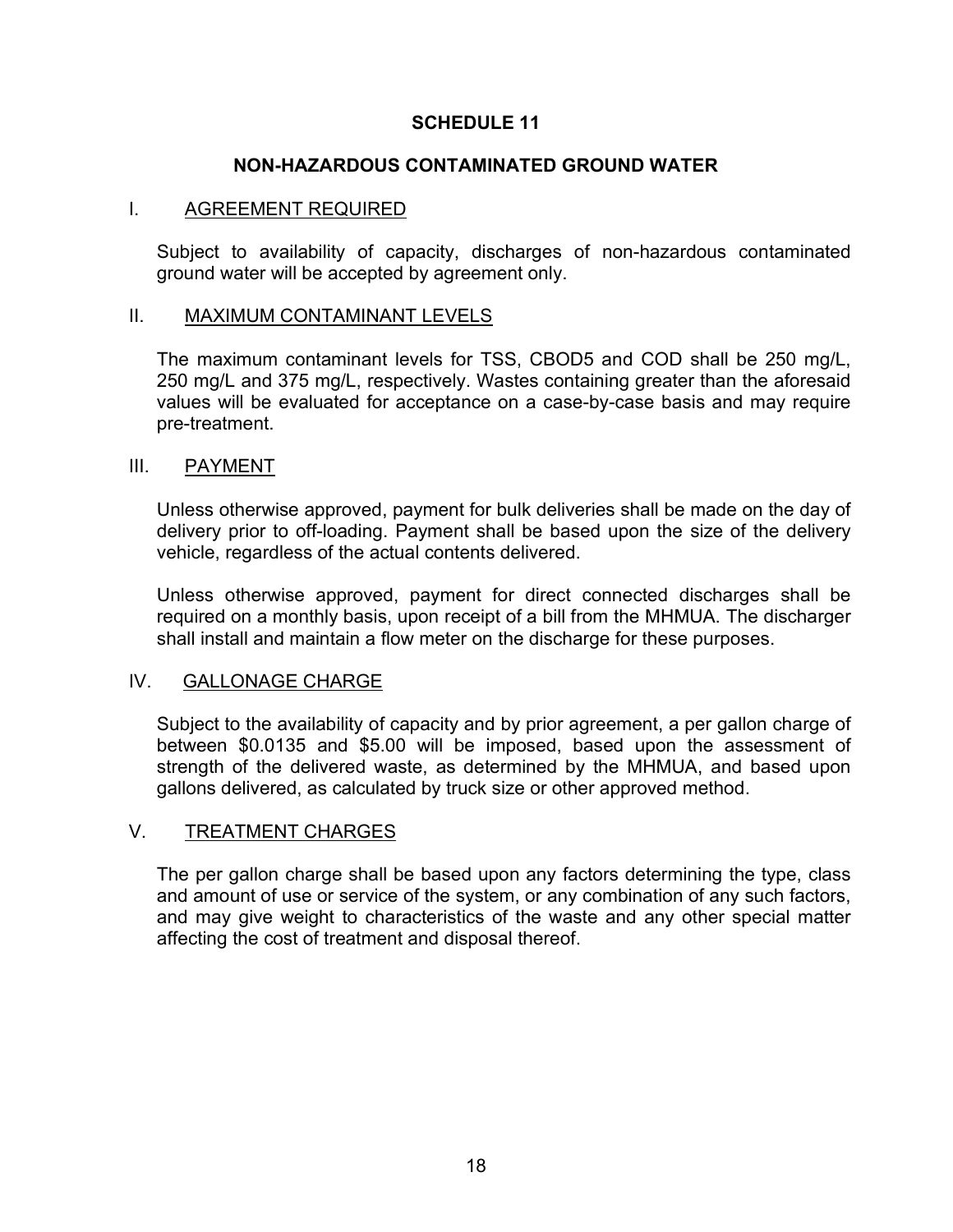## APPLICATION, PLAN REVIEW AND INSPECTION FEES

| S-1 Application Fees                                                                                                                         | \$60.00 (non-refundable)                                                                                                                                                                                                                                                                            |
|----------------------------------------------------------------------------------------------------------------------------------------------|-----------------------------------------------------------------------------------------------------------------------------------------------------------------------------------------------------------------------------------------------------------------------------------------------------|
| <b>S-1NR Application Fees</b>                                                                                                                | \$60.00 (non-refundable)                                                                                                                                                                                                                                                                            |
| S-1 Conceptual Review Fees<br>(Escrowed)                                                                                                     | \$30.00 per equivalent dwelling unit                                                                                                                                                                                                                                                                |
| <b>S-1NR Conceptual Review Fees</b><br>(Escrowed)                                                                                            | \$30.00 per equivalent dwelling unit                                                                                                                                                                                                                                                                |
| S-3 Plan Review Fees (Escrowed)<br>Up to 8" Sewer Mains<br>Greater than 8" Mains<br>Sewerage Appurtenances<br><b>Construction Inspection</b> | \$0.08 per lineal foot<br>\$0.12 per lineal foot<br>2% of MHMUA Engineer's<br>Improvement Bond Estimate.<br>6% of MHMUA Engineer's Improvement<br>Bond Estimate including mains,<br>laterals, manholes, pumping stations<br>and/or treatment works, and<br>miscellaneous sewerage<br>appurtenances. |
| S-5 Application Fee<br>New Single Family Dwelling<br>Unit only<br><b>Existing Sewer Lateral</b><br>Replacement                               | \$60.00 per unit<br>(non-refundable)<br>\$60.00 per unit<br>(non-refundable)                                                                                                                                                                                                                        |

Actual legal and engineering charges will be deducted from the posted funds in the escrow account. In the event that the level of posted funds falls below \$1,000.00, the applicant shall, upon notice from the MHMUA, post additional funds in its escrow account in an amount to be determined by the MHMUA, not to exceed a total balance of \$5,000.00. No reviews, inspections or other professional services shall be performed for the applicant until such time as the required escrow funds are posted.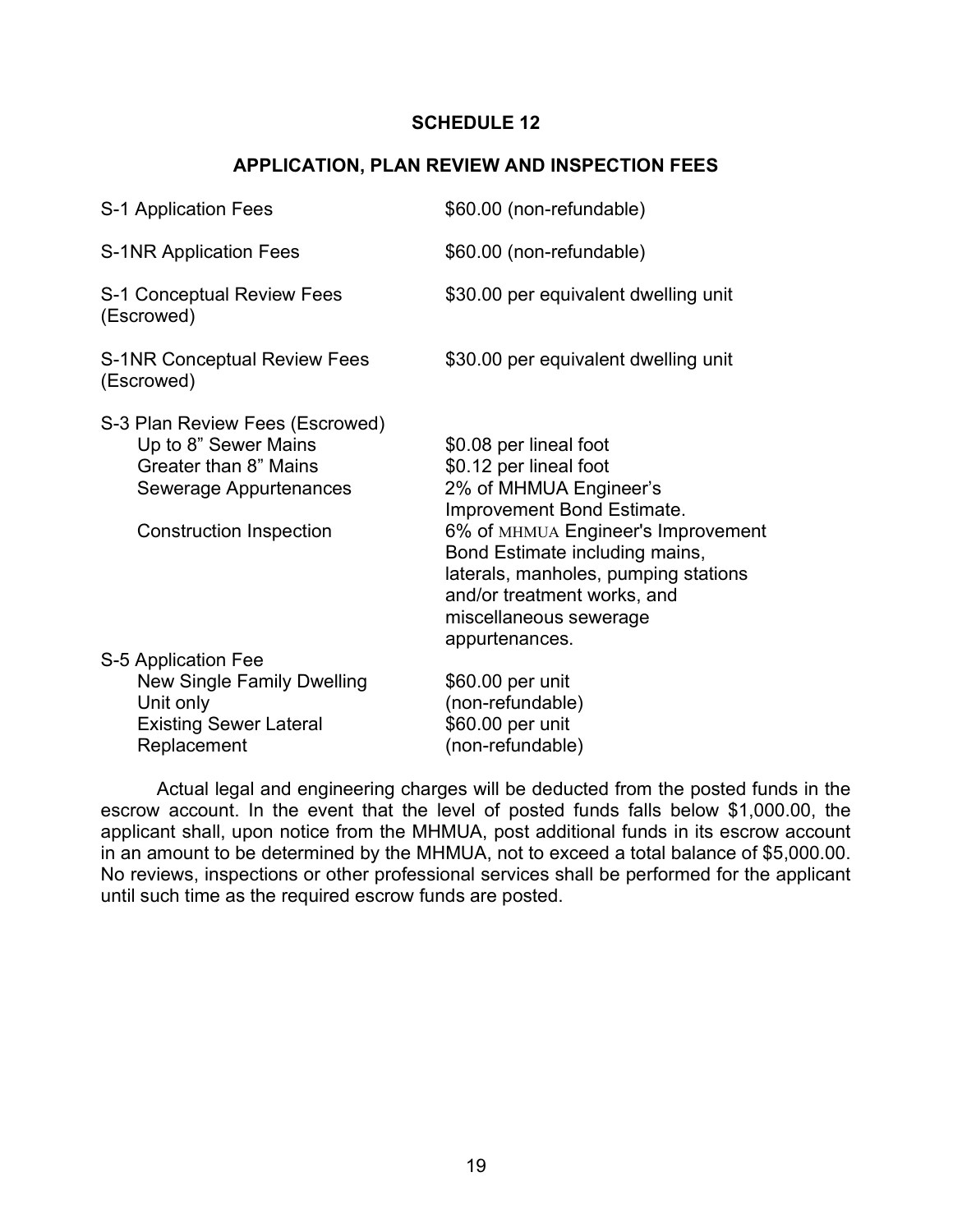# EQUIPMENT RENTAL AND LABOR CHARGES

I. FEES

| Equipment<br>Or Personnel                        | Regular<br><b>Hourly Charge</b>                          | Comments                                                         |
|--------------------------------------------------|----------------------------------------------------------|------------------------------------------------------------------|
| <b>Concrete Mixer</b>                            | \$15.00 per hour<br>(2-hour minimum)                     | Operator not included                                            |
| Compressor                                       | \$20.00 per hour<br>(2-hour minimum)                     | Operator, hoses and tools<br>not included                        |
| Compressor with hoses<br>and tools               | \$25.00 per hour<br>(2-hour minimum)                     | Operator not included                                            |
| Personnel:<br>Operator<br>Mechanic<br>Technician | \$50.00 per hour<br>\$50.00 per hour<br>\$50.00 per hour | One (1) hour minimum for<br>all classes of personnel<br>utilized |
| Pump, Hydraulic                                  | \$40.00 per hour<br>(2-hour minimum)                     | Operator not included                                            |
| Discharge Hose for 6"<br><b>Hydraulic Pump</b>   | \$7.50 per hour<br>(2-hour minimum)                      |                                                                  |
| Pump, 3" Mud                                     | \$25.00 per hour<br>(2-hour minimum)                     | Operator not included                                            |
| Pump, Portable                                   | \$20.00 per hour<br>(2-hour minimum)                     | Operator not included                                            |
| Truck, Dump                                      | \$45.00 per hour<br>(1-hour minimum)                     | Operator not included                                            |
| Truck, Pick-Up                                   | \$30.00 per hour<br>(1-hour minimum)                     | Operator not included                                            |
| Vactor                                           | \$190.00 per hour<br>(1-hour minimum)                    | Includes two operators                                           |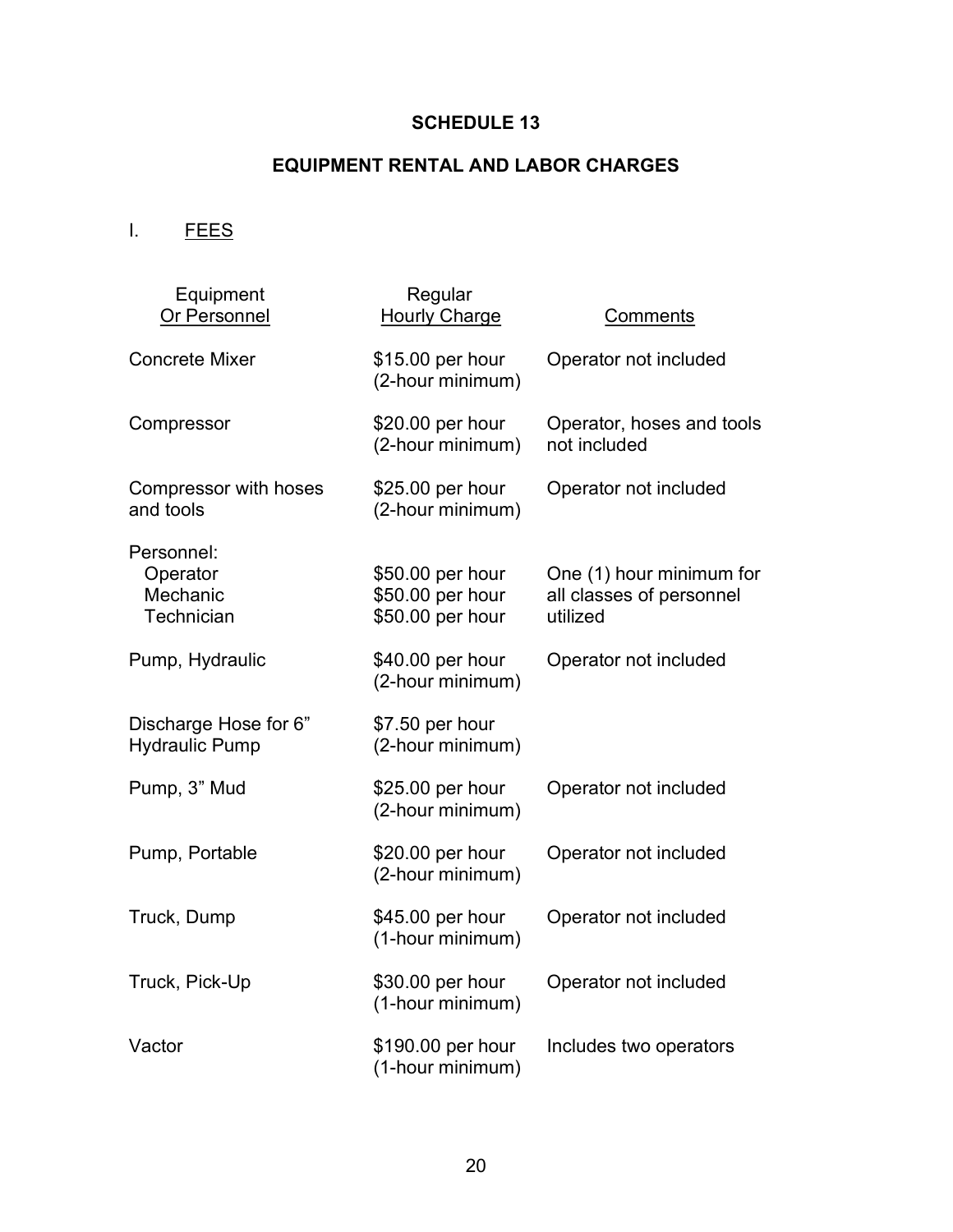## II. **SERVICES**

- A. Smoke Testing
	- 1. Four (4) operators are required for setup and spotting smoke at standard Operator Rate. (2-hour minimum).
	- 2. Smoke testing equipment, including blower, manhole insert, hoses, plugs and miscellaneous equipment is \$25.00 per hour. (2-hour minimum).
	- 3. Smoke bombs are \$10.00 each.

# III. TERMS AND CONDITIONS

- A. All equipment shall be operated by MHMUA personnel only.
- B. Hourly usage is determined on a portal-to-portal basis.
- C. Employee overtime rates of one and a half times salary are in effect Monday through Friday before 7:00 a.m., 12:00 noon through 1:00 p.m. and after 4:00 p.m. Employee overtime rates of two and a half times salary are in effect all day on Saturday, Sunday and Holidays.
- D. All bills/invoices will include a 25% add-on charge.